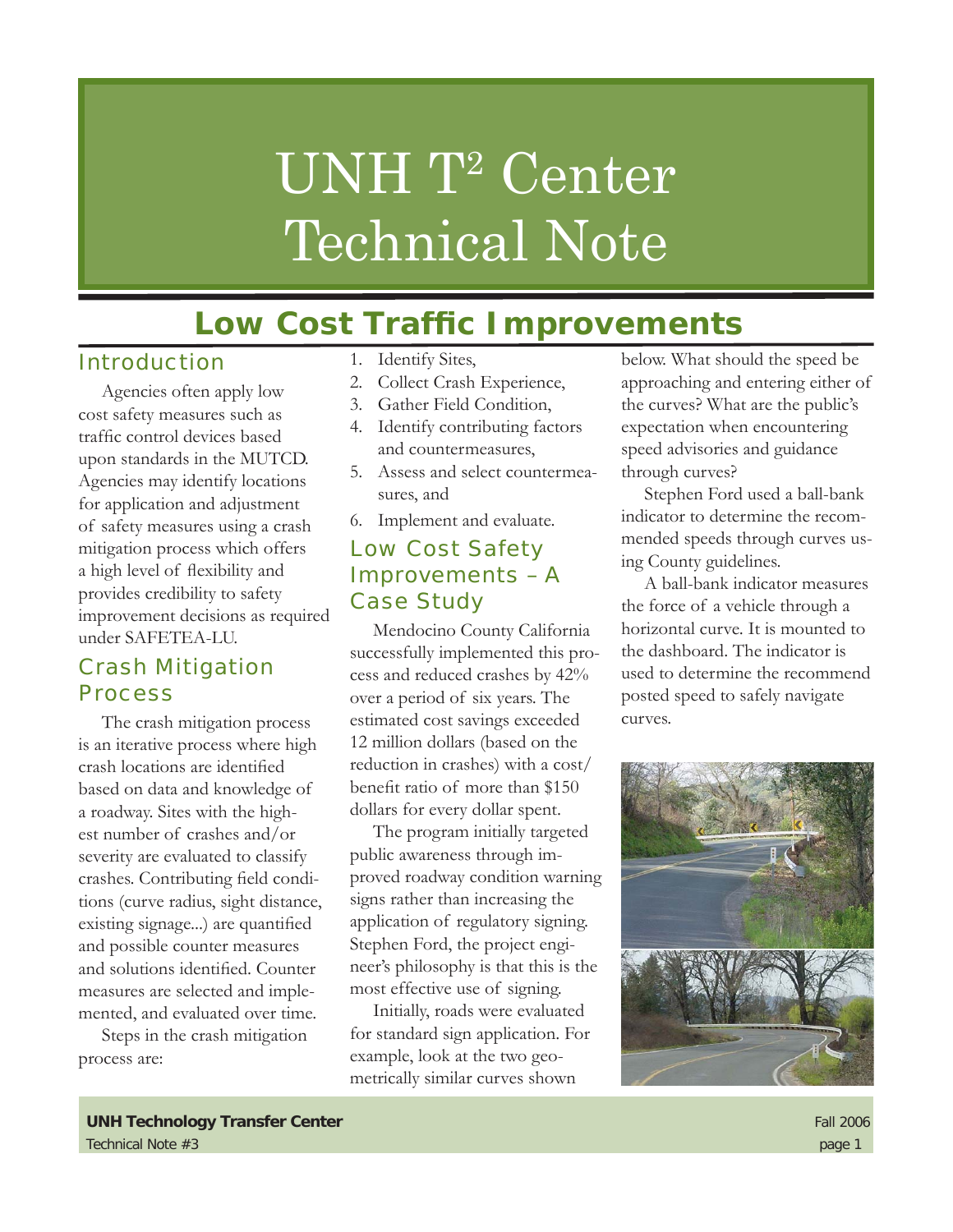Ford used the indicator along with levels, sight distance measurements and other tools to determine the appropriate sign installations. He employed the crash mitigation process to evaluate the installation. This evolved into a triennial evaluation of all roadways in the county.

Identify Sites. Yearly, crash records from local law enforcement for one-third of the county roads were reviewed. Records were separated by location to identify higher crash areas.

Collect crash experience and gather field conditions. Locations were reviewed to identify similarities. On-site inspections determined field conditions and contributing factors.

Identify contributing factors and countermeasures. Counter measures were selected after the crash data analysis, on-site inspection, and evaluation of field conditions were completed. Ford used improved signing including curve signing, object markers, and delineators as countermeasures.

Assess and select countermeasures and implementation and evaluation. Improvements were recorded to determine which countermeasures were effective and adjustments to account for changes in traffic patterns and crash histories.

These low cost safety improvements were partially funded by the county and by special grants. These types of projects have become popular on rural roadways with SAFETEA-LU set asides for reduction of crashes on high crash location rural roadways.

#### Why use Low Cost Safety Improvements?

Fatality rates on rural roads are 2.5 times higher than on urban roads. Rural roads carry 40% of vehicular traffic. Traffic engineers and planners use many strategies to reduce crashes and ease traffic congestion known as *"Low Cost Safety Improvements."* Implementation of strategies have improved safety and reduced traffic congestion.

Local budgetary constraints indicate that low cost solutions are needed wherever feasible. "Low cost" is a relative term. Agencies with large budgets consider "low cost" differently than others. Many range from several hundred dollars to several thousand dollars.

Research shows that "low cost" does not mean "low benefit"

Since highway capacity has not increased to accommodate population growth. Congestion and traffic delays are becoming more common in smaller cities and rural areas. Tools and information are necessary on modest traffic improvements (roadway geometry, signage, striping, etc.) for state and local traffic engineers to reduce congestion and improve flow.

#### What are They?

Strategies include pavement markings, static and dynamic signing, roadway lighting, raised medians, curb cuts, roadway geometric changes, or lane controls. They provide guidance, warning, and control needed for drivers to ensure safe and informed operation through traffic bottlenecks or congested areas.

**Intersections:** These actions have been implemented at intersections:

- Implement of all-red intervals, •
- Replace 8-inch signal heads with 12-inch signal heads, •
- Replace two-way stops with multi-way stops, •
- Install back plates on traffic signals to improve visibility at some locations, and •
- Remove on-street parking. •



*What speed should one attempt to drive around this curve? Evaluate the sign for standardization. See the solution at the end of the technical note.*

Fall 2006 **UNH Technology Transfer Center** page 2 Technical Note #3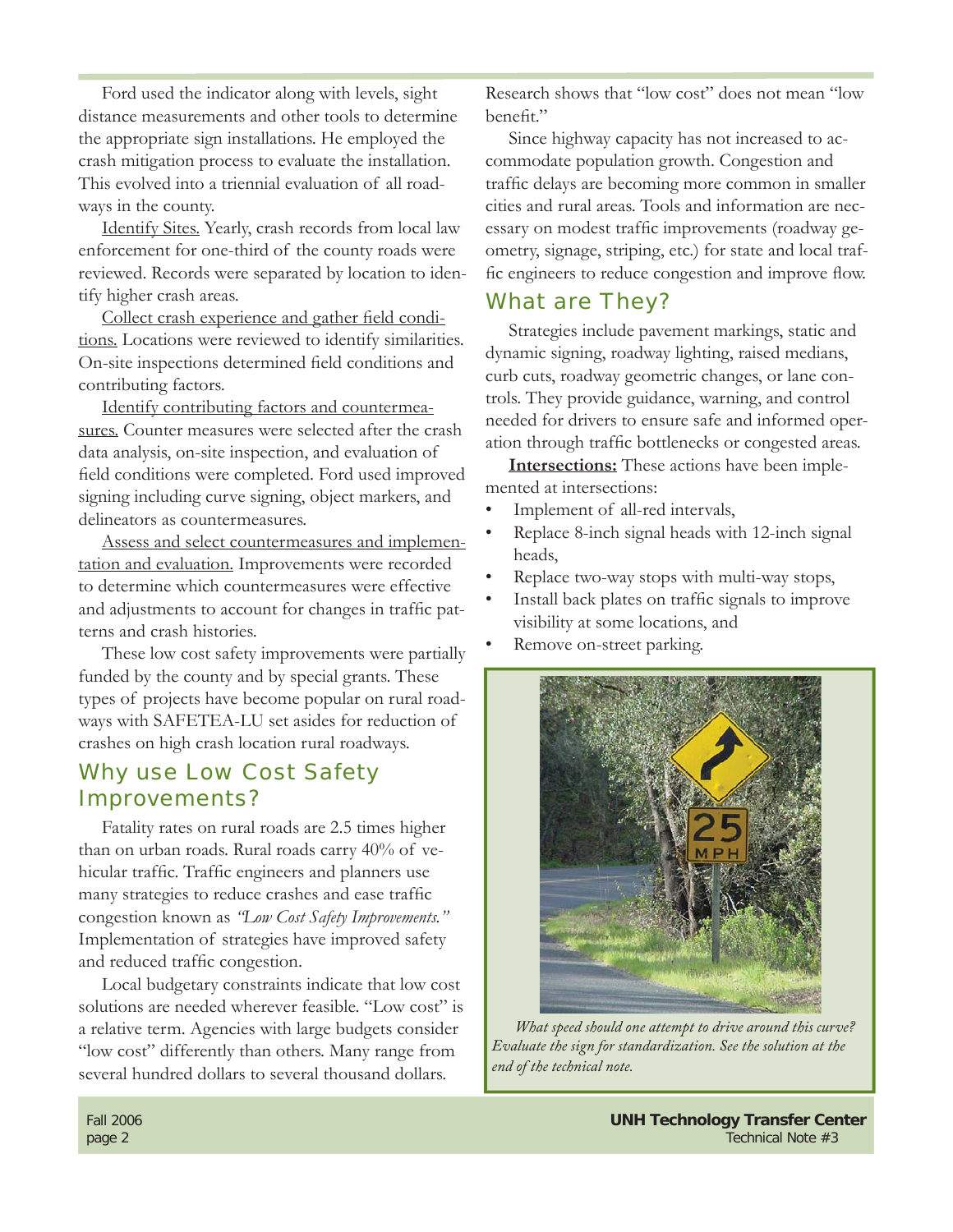**Rural Two-Lane Roads:** Numerous low cost traffic engineering improvements have been made to rural two-lane roads. Many treatments are designed to reduce the number of run-off-the–road crashes which account for a large number of accidents. Treatments include the following:

- Install bigger and brighter curve and chevron signs, •
- Inside- and outside-curve paved shoulder with rumble strips, •
- Install rumble warning panels in advance of curves, •
- Repair shoulder edge drop-offs, •
- Install paved shoulders, •
- Install brighter and more durable pavement markings, and •
- Flattened slopes. •

**High-Crash Locations:** Low cost treatments implemented at high crash locations included the following:

- Create a left turn lane within the existing roadway, •
- Add left turn phases to existing signals, •
- Replace "Yield" signs with "Stop" signs at intersections, •
- Replace two-way stops with multi-way stops, •
- Install traffic signals, •
- Use bigger and/or better signs, •
- Install stop bars at "Stop" locations, •
- Install pavement marking "Stop Ahead," •
- Install double-indicating "Stop" signs (add a leftside sign), •
- Add back plates to signal installations, •
- Replace 8-inch signal heads with 12-inch signal heads, adding "Signal Ahead" signs, •
- Install strobe lights in signals to make signals more visible where background lighting is present, •
- Provide longer all-red intervals in the signal timing, and •
- Reduce lane widths to provide for additional lanes. •

The following table illustrates examples of low cost traffic engineering improvements that have been implemented in NH.

| Location  | Description               |
|-----------|---------------------------|
| Barnstead | Installed warning signs/  |
|           | beacons at the intersec-  |
|           | tion of Route 288 and     |
|           | N. Barnstead Road         |
| Hampton   | Restriped and narrowed    |
|           | lanes on Rt. 111 to 11    |
|           | feet to provide wider     |
|           | bike lanes.               |
| Bow       | Restripe pavement to      |
|           | provide an auxiliary lane |
|           | to convert an on-and      |
|           | off-ramp into a weave     |
|           | at interchange I-89 and   |
|           | $I-93.$                   |

#### Horizontal Signage

Horizontal signing are pavement markings directly in the driver's line-of-sight and are supplemental to traditional signs.

Horizontal signing is used extensively in Europe where traffic engineers believe that the redundancy provides an important element to attain improved efficiency and safety.

The MUTCD includes provisions for horizontal regulatory, warning, and guide signing. Examples include STOP, arrow symbols, speeds (25 mph), stop/ yield ahead, school crossing, pedestrian crossing, and route guidance (US 40).

In a Texas Transportation Institute (TTI) study, researchers applied the words CURVE 55 MPH on the pavement on a rural two-lane roadway approximately 400 ft. after the standard curve warning sign but prior to the curve. After installation, the average speed at the beginning of the curve decreased from 61 mph to 59 m.p.g. The estimated cost of the installation was \$500.

TTI researchers applied lane direction pavement markings at a location where the traffic exits the highway onto a two-way, two-lane road. A pair of through lane arrow pavement markings were placed approximately 120 feet downstream of the exit ramp to provide drivers with an additional reminder that there was two-way traffic. The estimated cost was